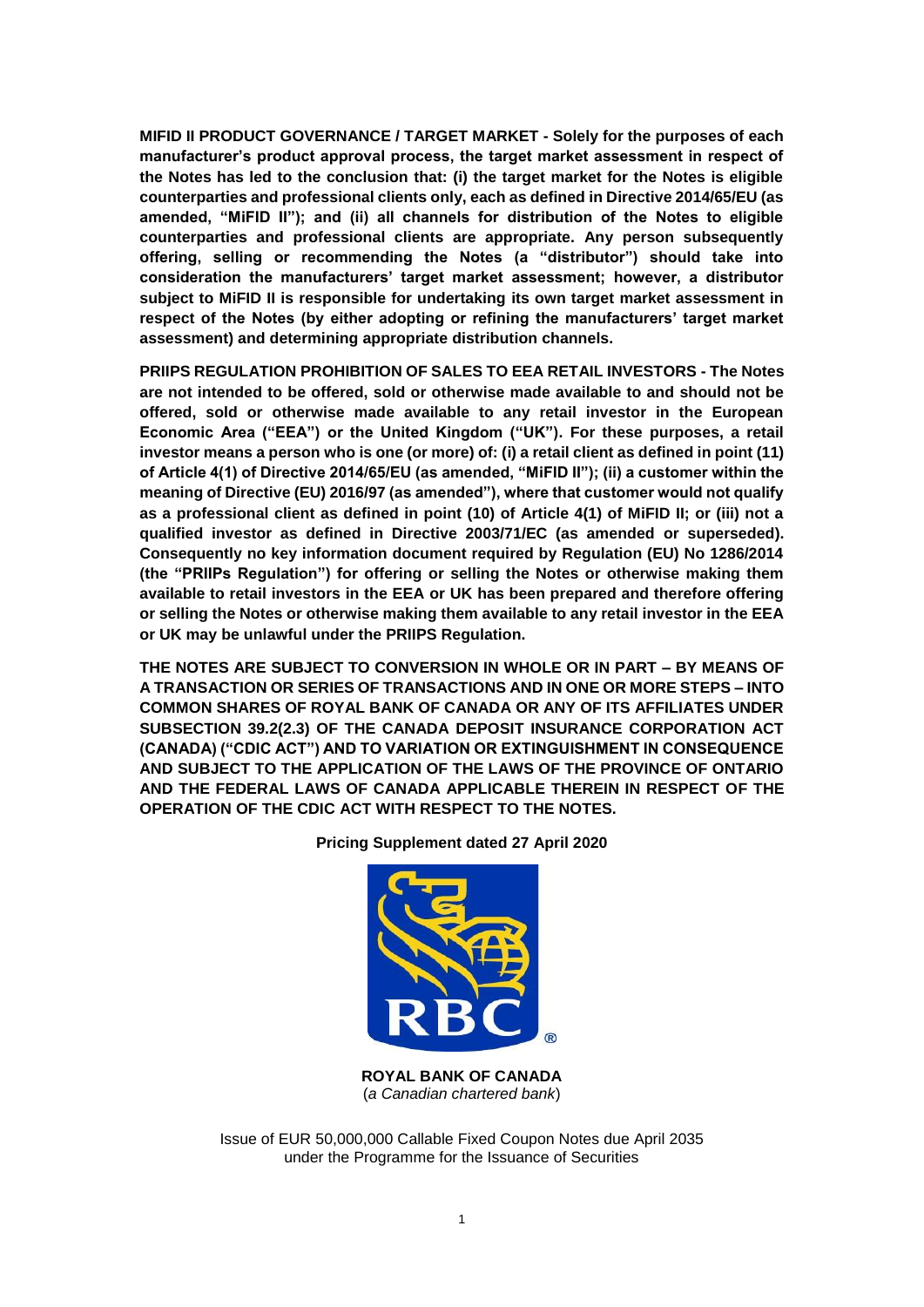Any person making or intending to make an offer of the Notes may only do so:

in circumstances in which no obligation arises for the Issuer or any Dealer to publish a prospectus pursuant to Article 3 of the Prospectus Directive, in each case, in relation to such offer.

Neither the Issuer nor any Dealer has authorised, nor do they authorise, the making of any offer of Notes in any other circumstances.

### **PART A– CONTRACTUAL TERMS**

Terms used herein shall be deemed to be defined as such for the purposes of the Conditions (the "**Conditions**") set forth in the Structured Securities Base Prospectus dated 26 June 2019 as supplemented by the Supplemental Prospectuses dated 4 September 2019 and 10 January 2020 (together the "**Base Prospectus**"). This document constitutes the Final Terms of the Notes described herein for the purposes of Article 5.4 of the Prospectus Directive and must be read in conjunction with the Base Prospectus. Full information on the Issuer and the offer of the Notes is only available on the basis of the combination of these Final Terms and the Base Prospectus. A summary of the Notes (which comprises the summary in the Base Prospectus as completed to reflect the provisions of these Final Terms) is annexed to these Final Terms. The Base Prospectus has been published on the website of the Irish Stock Exchange (www.ise.ie), the Central Bank of Ireland (http://www.centralbank.ie) and the Issuer (rbccm.com/privatebanksolutions) and copies may be obtained from the offices of the Issuer, Royal Bank Plaza, 200 Bay Street, 8th Floor, South Tower, Toronto, Ontario, Canada and the offices of the Issuing and Paying Agent, One Canada Square, London E14 5AL, England.

| 1. | Issuer:                     |                                                                    | Royal Bank of Canada                                     |  |
|----|-----------------------------|--------------------------------------------------------------------|----------------------------------------------------------|--|
|    |                             | Branch of Account / Branch:                                        | London Branch                                            |  |
| 2. |                             | (i) Series Number:                                                 | 55021                                                    |  |
|    |                             | (ii) Tranche Number:                                               | 1                                                        |  |
| 3. |                             | <b>Specified Currency or Currencies:</b><br>(Condition 1.12)       | Euro ("EUR")                                             |  |
| 4. | Aggregate Principal Amount: |                                                                    |                                                          |  |
|    | (i) Series:                 |                                                                    | EUR 50,000,000                                           |  |
|    | (ii) Tranche:               |                                                                    | EUR 50,000,000                                           |  |
| 5. | <b>Issue Price:</b>         |                                                                    | 100 per cent of the Aggregate<br><b>Principal Amount</b> |  |
| 6. | (a)                         | <b>Specified Denominations:</b><br>(Condition 1.10, 1.11 or 1.11a) | EUR 1,000,000                                            |  |
|    | (b)                         | <b>Calculation Amount:</b>                                         | EUR 1,000,000                                            |  |
|    | (c)                         | Minimum Trading Size:                                              | EUR 1,000,000                                            |  |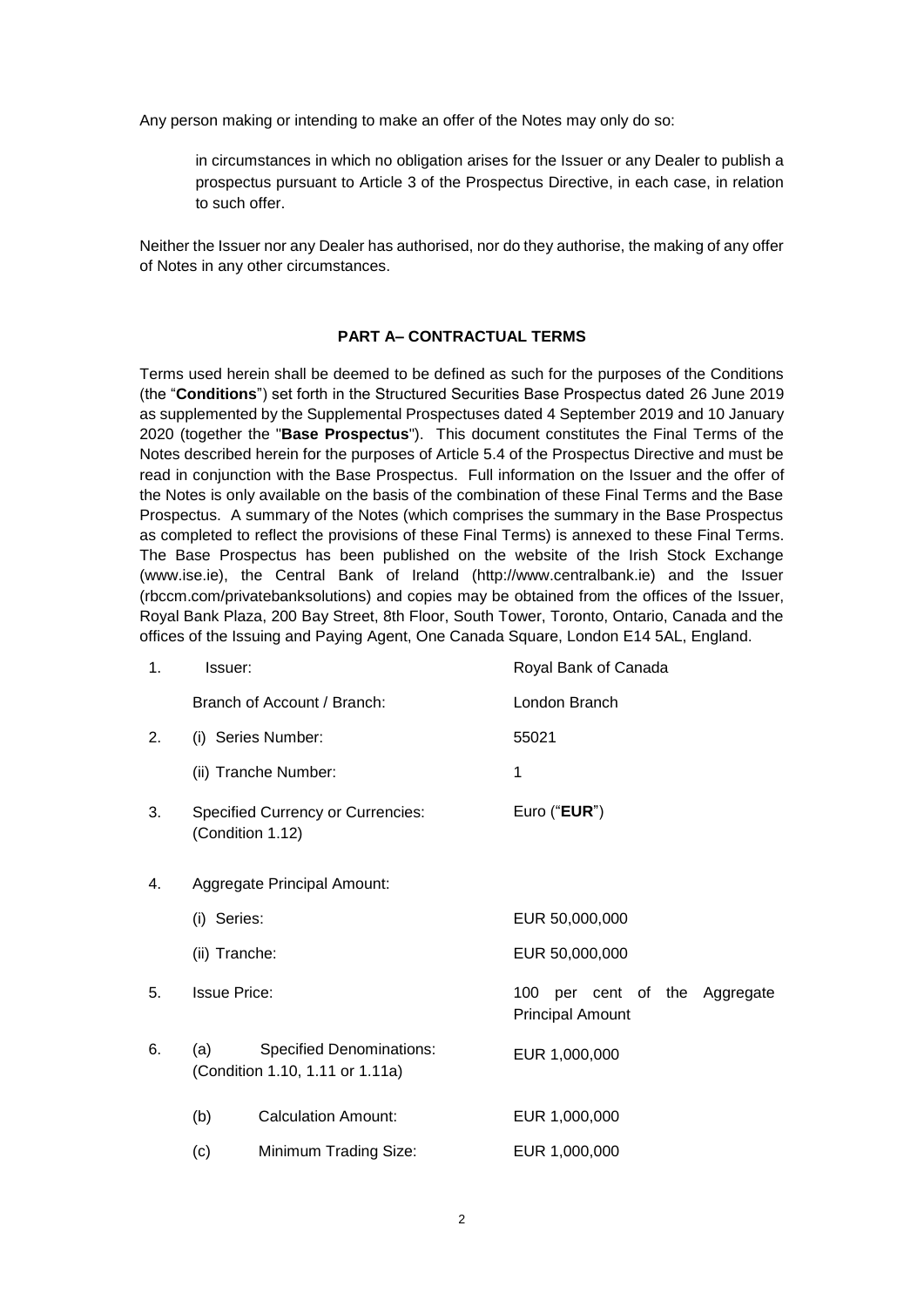| 7.  | (i)                    | <b>Issue Date:</b>                                          | 27 April 2020                                                                                                                                                                                                              |  |
|-----|------------------------|-------------------------------------------------------------|----------------------------------------------------------------------------------------------------------------------------------------------------------------------------------------------------------------------------|--|
|     | (ii)                   | Interest Commencement Date                                  | 27 April 2020                                                                                                                                                                                                              |  |
| 8.  | <b>Maturity Date:</b>  |                                                             | 27 April 2035, subject to the details<br>specified below under item 20                                                                                                                                                     |  |
| 9.  | <b>Interest Basis:</b> |                                                             | Fixed Rate (see details under item 16<br>below)                                                                                                                                                                            |  |
| 10. |                        | (a) Redemption Basis:                                       | Redemption at par                                                                                                                                                                                                          |  |
|     |                        | (b) Protection Amount:                                      | 100 per cent                                                                                                                                                                                                               |  |
| 11. |                        | Change of Interest Basis:                                   | Not Applicable                                                                                                                                                                                                             |  |
| 12. | Redemption:            | Put Option/ Call Option/ Trigger Early                      | Call Option (further details specified<br>below under item 20)                                                                                                                                                             |  |
| 13. | obtained:              | Date Board approval for issuance of Notes                   | Not Applicable                                                                                                                                                                                                             |  |
| 14. |                        | <b>Bail-inable Securities:</b>                              | Yes                                                                                                                                                                                                                        |  |
| 15. |                        | Method of distribution:                                     | Non-syndicated                                                                                                                                                                                                             |  |
|     |                        | PROVISIONS RELATING TO INTEREST (IF ANY) PAYABLE            |                                                                                                                                                                                                                            |  |
| 16. |                        | <b>Fixed Rate Note Provisions</b><br>(Condition 4.02/4.02a) | Applicable                                                                                                                                                                                                                 |  |
|     | (i)                    | Rate(s) of Interest:                                        | 2.15 per cent. per annum                                                                                                                                                                                                   |  |
|     | (ii)                   | Interest Payment Date(s):                                   | The 27 <sup>th</sup> of April in each year,<br>commencing on the 27th April 2021<br>and with the final Interest Payment<br>Date being the Maturity Date, subject<br>to the exercise of the Call Option as<br>set out below |  |
|     | (iii)                  | Adjusted Interest Period(s):                                | Not Applicable                                                                                                                                                                                                             |  |
|     | (iv)                   | <b>Business Day Convention:</b>                             | Following                                                                                                                                                                                                                  |  |
|     | (v)                    | Fixed Coupon Amount(s):                                     | Calculation<br>EUR<br>21,500.00<br>per<br>Amount                                                                                                                                                                           |  |
|     | (vi)                   | Broken Amount(s):                                           | Not Applicable                                                                                                                                                                                                             |  |
|     | (vii)                  | Day Count Fraction:                                         | 30/360, Unadjusted                                                                                                                                                                                                         |  |
|     | (viii)                 | <b>Determination Dates:</b>                                 | Not Applicable                                                                                                                                                                                                             |  |
|     | (ix)                   | Default Rate:                                               | Not Applicable                                                                                                                                                                                                             |  |
| 17. | (Condition 4.03)       | <b>Floating Rate Note Provisions</b>                        | Not Applicable                                                                                                                                                                                                             |  |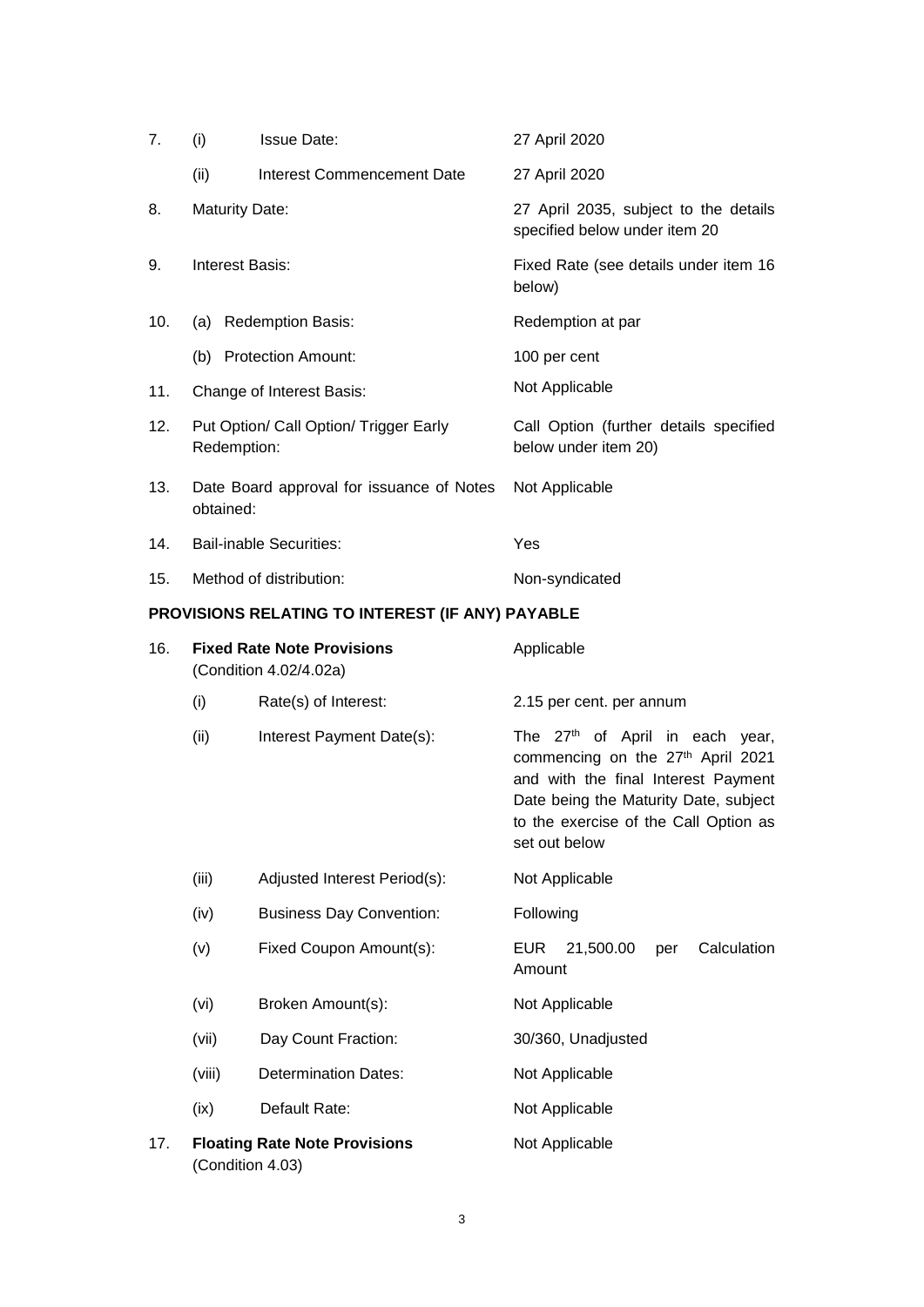| 18. | <b>Zero Coupon Note Provisions</b>                                                       |                              |                                   | Not Applicable                                                                                                   |
|-----|------------------------------------------------------------------------------------------|------------------------------|-----------------------------------|------------------------------------------------------------------------------------------------------------------|
| 19. | <b>Reference Item Linked Interest Notes</b>                                              |                              |                                   | Not Applicable                                                                                                   |
|     |                                                                                          |                              | PROVISIONS RELATING TO REDEMPTION |                                                                                                                  |
| 20. | <b>Call Option</b><br>(Condition 5.03)                                                   |                              |                                   | Applicable, but Issuer Call on any<br>Optional Redemption Date is only<br>exercisebale in whole and not in part. |
|     | (i)                                                                                      | Optional Redemption Date(s): |                                   | 27th April 2025, subject to adjustment<br>in accordance with the Following<br><b>Business Day Convention</b>     |
|     | (ii)<br>Optional Redemption Amount(s)<br>of each Note:                                   |                              |                                   | The Optional Redemption Amount per<br>Calculation Amount shall be EUR<br>1,000,000                               |
|     | (iii)                                                                                    |                              | Redeemable in part:               | Not Applicable                                                                                                   |
|     | If redeemable in part:                                                                   |                              |                                   |                                                                                                                  |
|     |                                                                                          | (a)                          | Minimum Redemption<br>Amount:     | Not Applicable                                                                                                   |
|     |                                                                                          | (b)                          | Maximum Redemption<br>Amount:     | Not Applicable                                                                                                   |
|     | (iv)                                                                                     |                              | Notice period                     | Minimum period: 5 (five) London, New<br>York and TARGET Business Days                                            |
|     |                                                                                          |                              |                                   | Maximum period: Not Applicable                                                                                   |
| 21. | <b>Put Option</b><br>(Condition 5.06)                                                    |                              |                                   | Not Applicable                                                                                                   |
| 22. | Notice periods for Early Redemption for<br><b>Taxation Reasons:</b>                      |                              |                                   |                                                                                                                  |
|     | (i)                                                                                      |                              | Minimum period:                   | 30 days                                                                                                          |
|     | (ii)                                                                                     |                              | Maximum period:                   | 60 days                                                                                                          |
| 23. | <b>TLAC Disqualificaiton Events:</b>                                                     |                              |                                   | Not Applicable                                                                                                   |
| 24. | <b>Notice periods for Redemption for</b><br><b>Illegality:</b><br>(i)<br>Minimum period: |                              |                                   |                                                                                                                  |
|     |                                                                                          |                              |                                   | 10 days                                                                                                          |
|     | (ii)                                                                                     |                              | Maximum period:                   | 30 days                                                                                                          |
| 25. | <b>Trigger Early Redemption</b><br>(Condition 5.08 and Condition 30.02)                  |                              |                                   | Not Applicable                                                                                                   |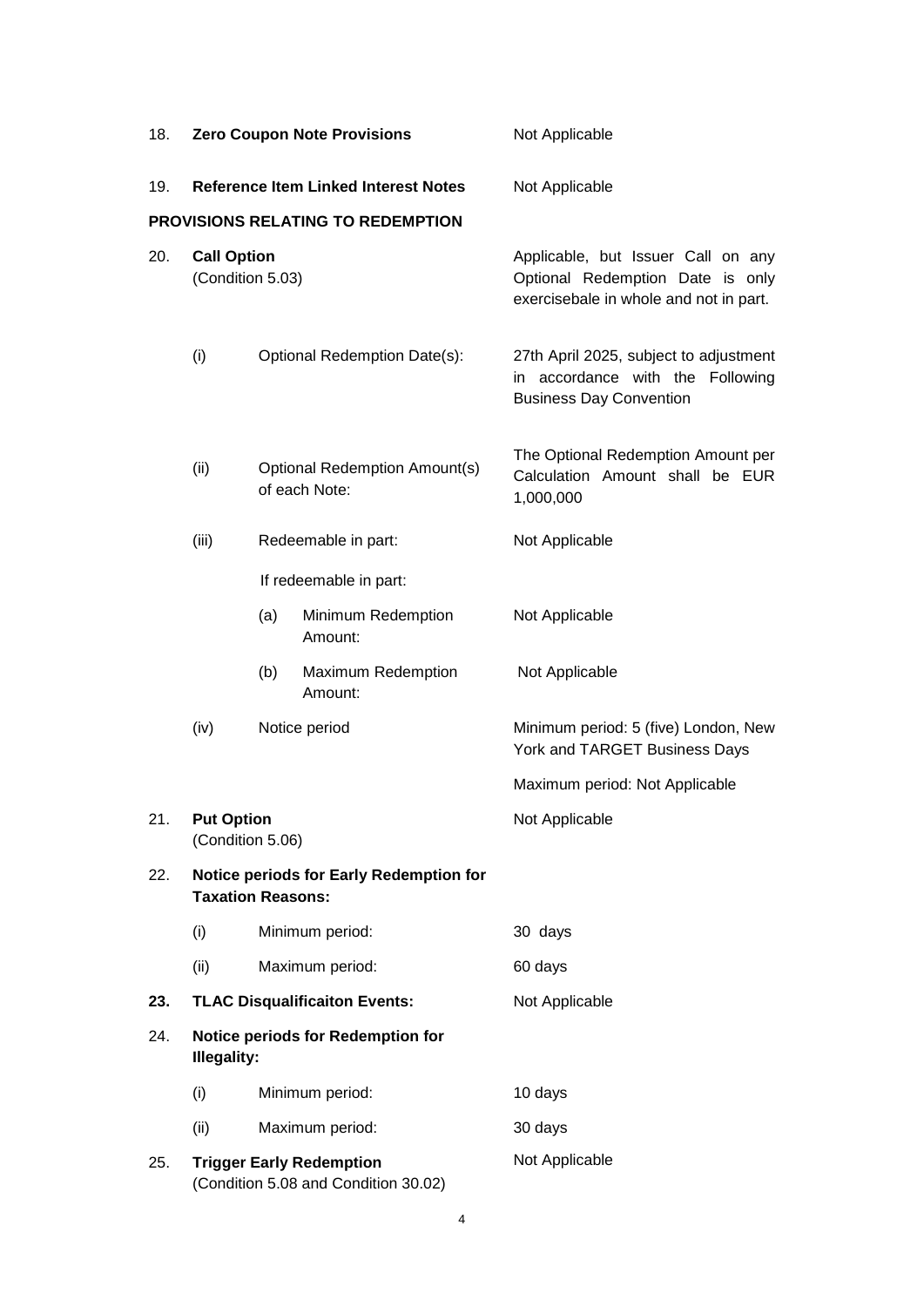26. **Final Redemption Amount** If not redeemed earlier the Final Redemption Amount payable per Calculation Amount on the Maturity Date shall be EUR 1,000,000

### 27. **Early Redemption Amount**

28. **Settlement Method**

- (i) Early Redemption Amount(s) payable on redemption for taxation reasons, illegality or on event of default or other early redemption (including, in the case of Index Linked Notes, following an Index Adjustment Event in accordance with Condition 7, or in the case of Equity Linked Notes, following a Potential Adjustment Event and/or De-listing and/or Merger Event and/or Nationalisation and/or Insolvency and/or Tender Offer in accordance with Condition 8, or in the case of Equity Linked Notes, Index Linked Notes or Fund Linked Notes (involving ETFs), following an Additional Disruption Event (if applicable) (if required): As per Condition 5.09
	- (ii) Early Redemption Amount includes amount in respect of accrued interest: Yes: no additional amount in respect of accrued interest to be paid

## **PROVISIONS RELATING TO REFERENCE ITEM LINKED NOTES**

|     | Whether redemption of the Notes will be by<br>(a) Cash Settlement or (b) Physical<br>Delivery: | <b>Cash Settlement</b> |
|-----|------------------------------------------------------------------------------------------------|------------------------|
| 29. | <b>Final Redemption Amount for Reference</b><br><b>Item Linked Notes</b>                       | Not Applicable         |
| 30. | <b>Multi-Reference Item Linked Notes</b>                                                       | Not Applicable         |
| 31. | <b>Currency Linked Note Provisions</b>                                                         | Not Applicable         |
| 32. | <b>Commodity Linked Note Provisions</b>                                                        | Not Applicable         |
| 33. | <b>Index Linked Note Provisions (Equity</b><br>Indices only)                                   | Not Applicable         |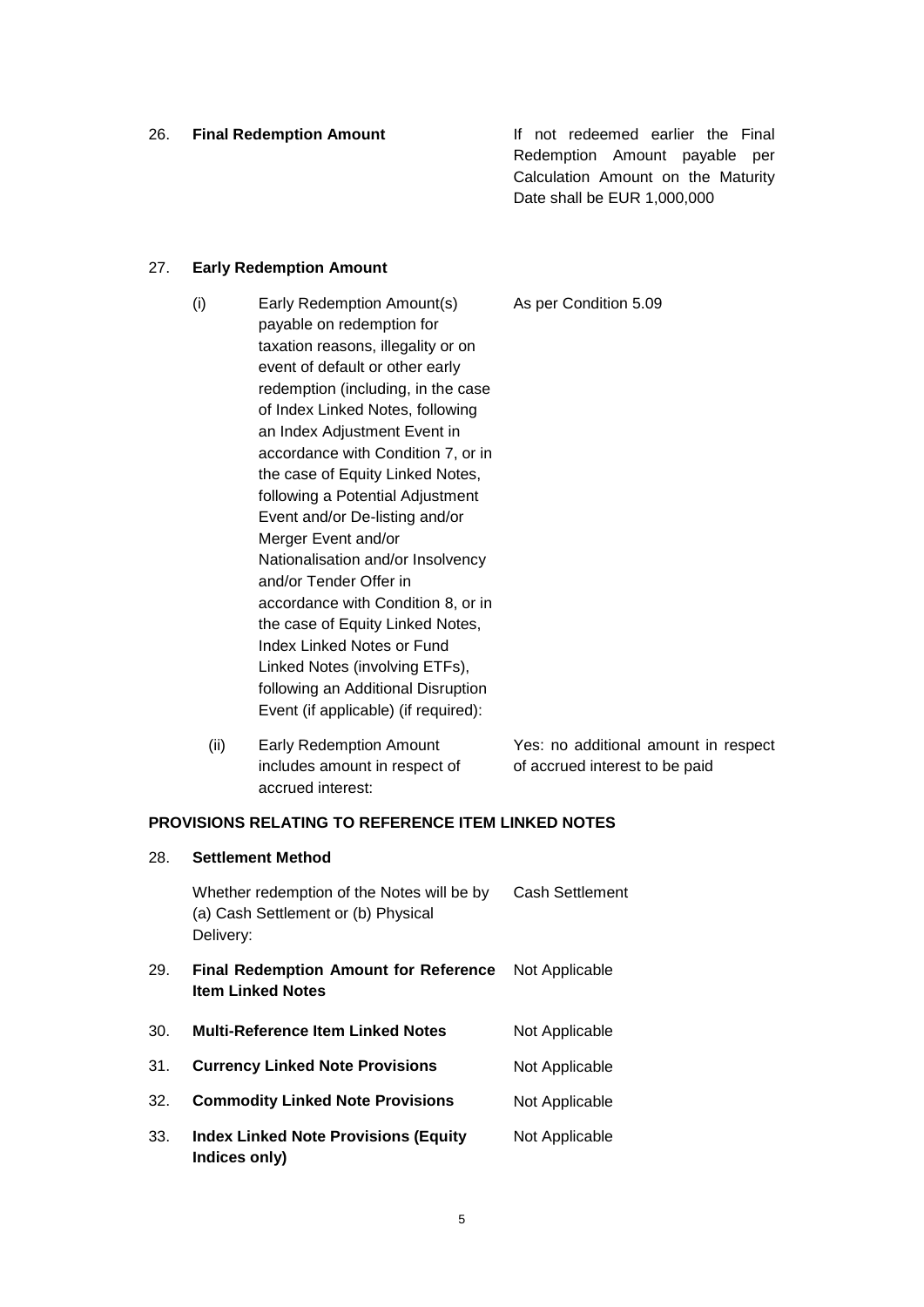| 34. | <b>Equity Linked Note Provisions</b>                                                           |                                                                                                                                                           | Not Applicable                                                                                                                                                                                                                  |  |
|-----|------------------------------------------------------------------------------------------------|-----------------------------------------------------------------------------------------------------------------------------------------------------------|---------------------------------------------------------------------------------------------------------------------------------------------------------------------------------------------------------------------------------|--|
| 35. | <b>Fund Linked Note Provisions (ETF)</b>                                                       |                                                                                                                                                           | Not Applicable                                                                                                                                                                                                                  |  |
| 36. |                                                                                                | <b>Non-Exempt Physical Delivery Notes</b>                                                                                                                 | Not Applicable                                                                                                                                                                                                                  |  |
|     |                                                                                                | <b>GENERAL PROVISIONS APPLICABLE TO THE NOTES</b>                                                                                                         |                                                                                                                                                                                                                                 |  |
| 37. | (i)                                                                                            | New Global Note:                                                                                                                                          | No                                                                                                                                                                                                                              |  |
|     | (ii)                                                                                           | Form of Notes:                                                                                                                                            | Temporary Global Note exchangeable<br>for a Permanent Global Note which is<br>exchangeable for Definitive Notes in<br>the limited circumstances specified in<br>the Permanent Global Note                                       |  |
| 38. | dates:                                                                                         | Financial Centre(s), TARGET or other<br>special provisions relating to payment                                                                            | London, New York and TARGET                                                                                                                                                                                                     |  |
| 39. |                                                                                                | <b>Relevant Renminbi Settlement Centre</b>                                                                                                                | Not Applicable                                                                                                                                                                                                                  |  |
| 40. | <b>Definitive Notes:</b>                                                                       | Talons for future Coupons to be attached to                                                                                                               | No                                                                                                                                                                                                                              |  |
| 41. |                                                                                                | Name and address of Calculation Agent:                                                                                                                    | Royal<br>Bank of Canada,<br>London<br><b>Branch</b>                                                                                                                                                                             |  |
| 42. |                                                                                                | Name and address of RMB Rate<br><b>Calculation Agent:</b>                                                                                                 | Not Applicable                                                                                                                                                                                                                  |  |
| 43. | Issuer access to the register of creditors<br>(Sw. skuldboken) in respect of Swedish<br>Notes: |                                                                                                                                                           | Not Applicable                                                                                                                                                                                                                  |  |
| 44. | Exchange Date:                                                                                 |                                                                                                                                                           | Not earlier than 40 calendar days after<br>the Issue Date                                                                                                                                                                       |  |
| 45. |                                                                                                | The Aggregate Principal Amount of the<br>Notes issued has been translated into U.S.<br>dollars at the rate of $U.S.\$ \$1.00 = [],<br>producing a sum of: | Not Applicable                                                                                                                                                                                                                  |  |
| 46. |                                                                                                | Governing law of Notes (if other than the<br>laws of the Province of Ontario and the<br>federal laws of Canada applicable therein):                       | Laws of the Province of Ontario and<br>the federal laws of Canada applicable<br>therein.                                                                                                                                        |  |
|     |                                                                                                |                                                                                                                                                           | Each Holder or beneficial owner of any<br>Bail-inable Securities is deemed to<br>attorn to the jurisdiction of the courts in<br>the Province of Ontario with respect to<br>the operation of the CDIC Act and the<br>above laws. |  |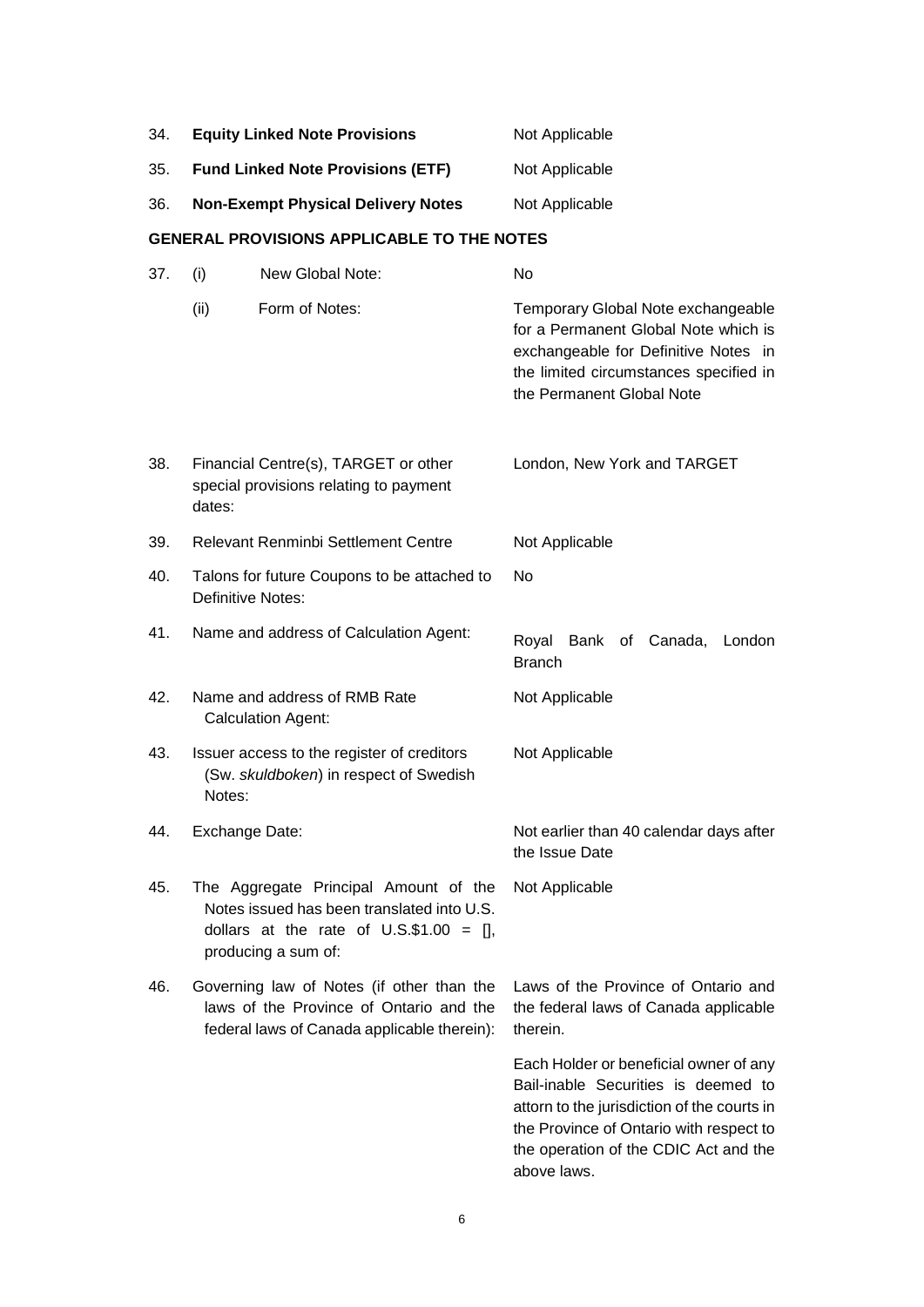47. Alternative Payment Currency: Not Applicable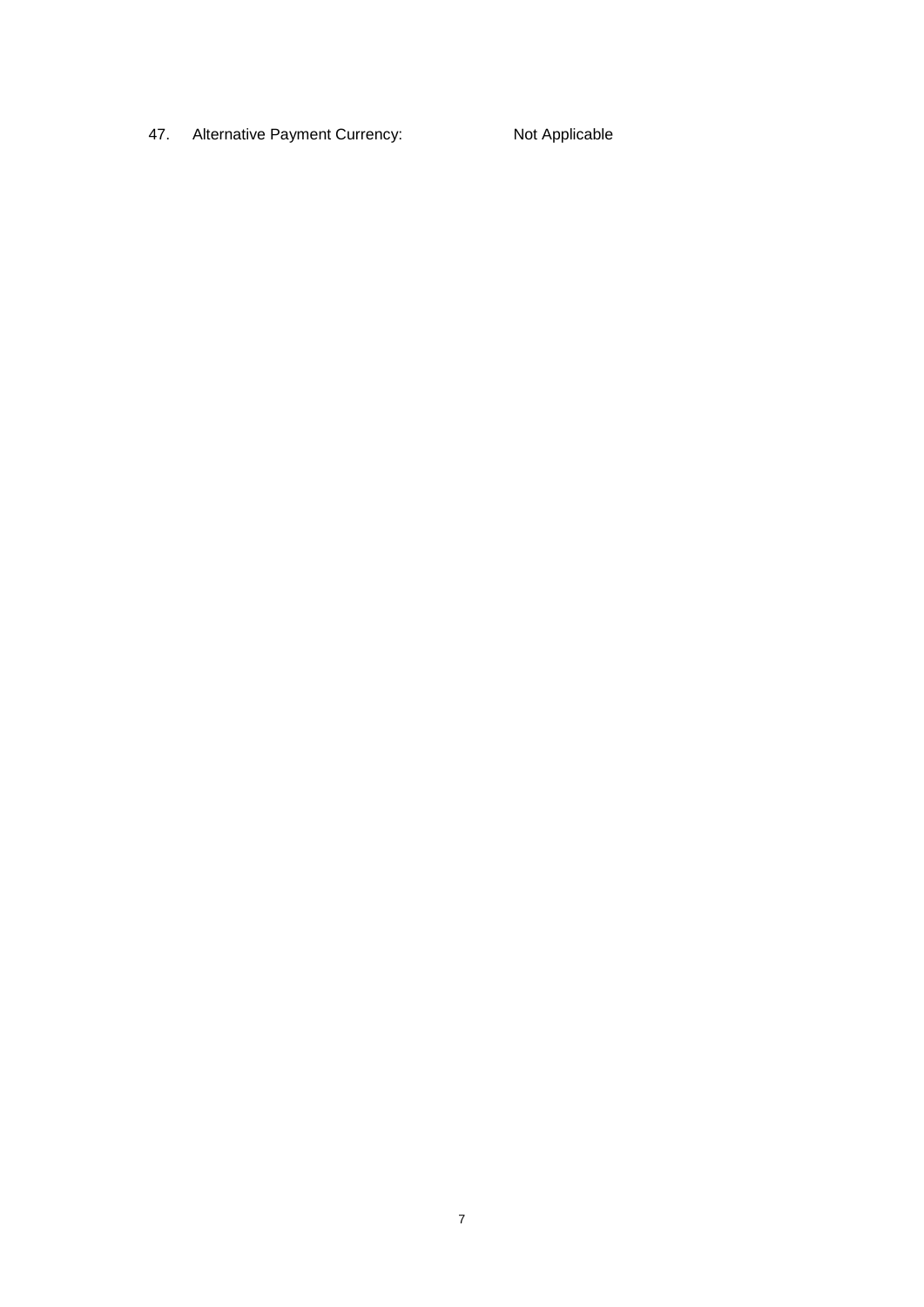# **RESPONSIBILITY**

The Issuer accepts responsibility for the information contained in this Pricing Supplement.

|     | Signed on behalf of the Issuer: |  |
|-----|---------------------------------|--|
| By: | Duly authorised                 |  |
| By: | Duly authorised                 |  |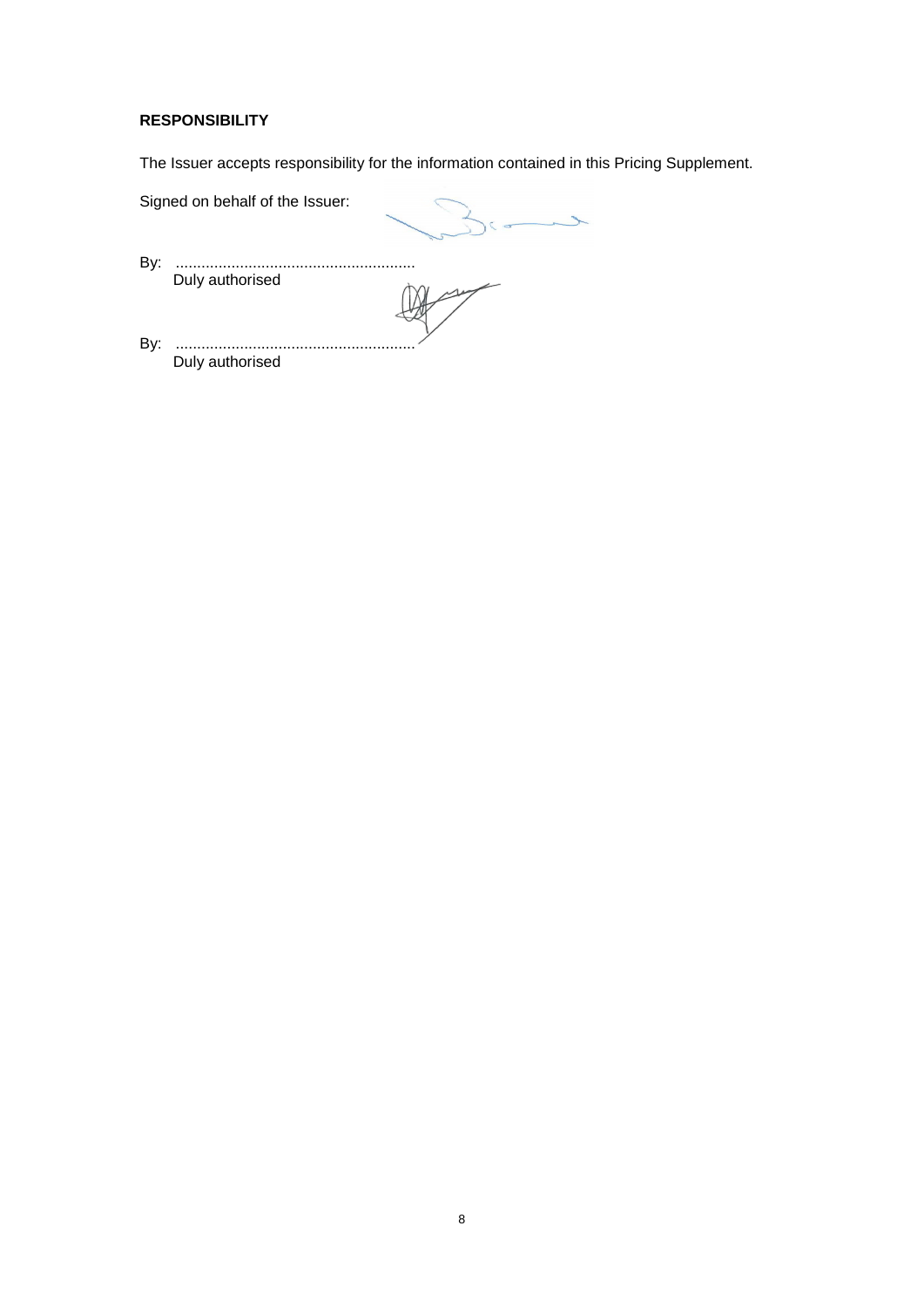## **PART B – OTHER INFORMATION**

## **1. LISTING AND ADMISSION TO TRADING**

- (i) Listing/Admission to trading: Not Applicable
- (ii) Estimate of total expenses related to admission to trading: Not Applicable

## **2. Ratings**

Ratings: Not Applicable

## **3. INTERESTS OF NATURAL AND LEGAL PERSONS INVOLVED IN THE ISSUE**

Save as discussed in "Subscription and Sale", so far as the Issuer is aware, no person involved in the offer of the Notes has an interest material to the offer.

## **4. OPERATIONAL INFORMATION**

| (i)   | ISIN:                                                                                                                                              | XS1991340941                                                                                                                                                                              |
|-------|----------------------------------------------------------------------------------------------------------------------------------------------------|-------------------------------------------------------------------------------------------------------------------------------------------------------------------------------------------|
| (ii)  | Common Code:                                                                                                                                       | 199134094                                                                                                                                                                                 |
| (iii) | CFI:                                                                                                                                               | See the website of the Association of<br>National Numbering Agencies (ANNA)<br>alternatively sourced from<br>the<br>or<br>responsible National Numbering Agency<br>that assigned the ISIN |
| (iv)  | FISN:                                                                                                                                              | See the website of the Association of<br>National Numbering Agencies (ANNA)<br>alternatively sourced from<br>the<br>or<br>responsible National Numbering Agency<br>that assigned the ISIN |
| (v)   | Any clearing system(s) other than<br>Euroclear and Clearstream,<br>Luxembourg, their addresses and the<br>relevant identification number(s):       | Not Applicable                                                                                                                                                                            |
| (vi)  | Any clearing system(s) other than<br>Euroclear<br>and<br>Clearstream.<br>Luxembourg, their addresses and the<br>relevant identification number(s): | Not Applicable                                                                                                                                                                            |
|       | (vii) Delivery:                                                                                                                                    | Delivery against payment                                                                                                                                                                  |
|       |                                                                                                                                                    |                                                                                                                                                                                           |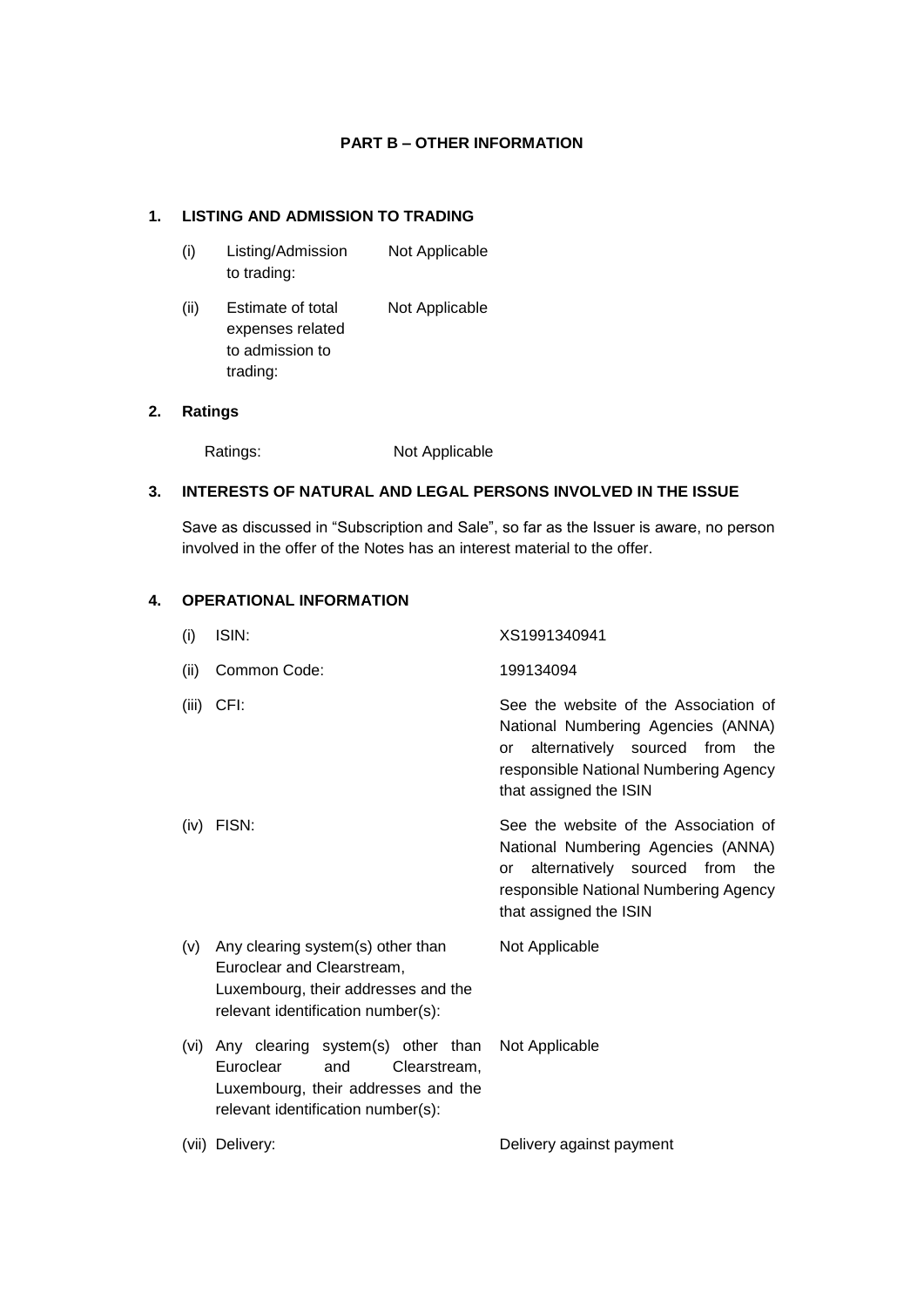| (viii) Name(s) and address(es) of Initial<br>Paying Agents, Registrar and Transfer<br>Agents:                     | The Bank of New York Mellon, London<br><b>Branch</b><br>One Canada Square                                                                                                                                                                                                                                                                                                                                                                                                                                                                                                                                                                                                 |
|-------------------------------------------------------------------------------------------------------------------|---------------------------------------------------------------------------------------------------------------------------------------------------------------------------------------------------------------------------------------------------------------------------------------------------------------------------------------------------------------------------------------------------------------------------------------------------------------------------------------------------------------------------------------------------------------------------------------------------------------------------------------------------------------------------|
|                                                                                                                   | London E14 5AL                                                                                                                                                                                                                                                                                                                                                                                                                                                                                                                                                                                                                                                            |
| Names and addresses of additional<br>(ix)<br>Agent(s),<br>Paying<br>Registrar<br>and<br>Transfer Agents (if any): | Not Applicable                                                                                                                                                                                                                                                                                                                                                                                                                                                                                                                                                                                                                                                            |
| Intended to be held in a manner which<br>(x)                                                                      | N <sub>o</sub>                                                                                                                                                                                                                                                                                                                                                                                                                                                                                                                                                                                                                                                            |
| would allow Eurosystem eligibility:                                                                               | Whilst the designation is specified as<br>"no" at the date of these Final Terms,<br>should the Eurosystem eligibility criteria<br>be amended in the future such that the<br>Notes are capable of meeting them the<br>Notes may then be deposited with one of<br>the ICSDs as common safe-keeper.<br>Note that this does not necessarily mean<br>that the Notes will then be recognised as<br>collateral<br>eligible<br>for<br>Eurosystem<br>monetary policy and intra day credit<br>operations by the Eurosystem at any<br>time during their life. Such recognition<br>will depend upon the ECB being satisfied<br>that Eurosystem eligibility criteria have<br>been met. |
| <b>DISTRIBUTION</b>                                                                                               |                                                                                                                                                                                                                                                                                                                                                                                                                                                                                                                                                                                                                                                                           |
| If syndicated, of Managers:<br>(a)                                                                                | Not Applicable                                                                                                                                                                                                                                                                                                                                                                                                                                                                                                                                                                                                                                                            |
| If non-syndicated, name and address<br>(b)<br>of Dealer:                                                          | <b>RBC Europe Limited</b><br><b>Riverbank House</b><br>2 Swan Lane<br>London EC4R 3BF                                                                                                                                                                                                                                                                                                                                                                                                                                                                                                                                                                                     |
| U.S. Selling Restrictions:<br>(c)                                                                                 | Regulation S compliance Category 2;<br>TEFRA D rules apply                                                                                                                                                                                                                                                                                                                                                                                                                                                                                                                                                                                                                |
| <b>Canadian Sales:</b><br>(d)                                                                                     | <b>Canadian Sales Not Permitted</b>                                                                                                                                                                                                                                                                                                                                                                                                                                                                                                                                                                                                                                       |
| Non-Exempt Offer:<br>(e)                                                                                          | Not Applicable                                                                                                                                                                                                                                                                                                                                                                                                                                                                                                                                                                                                                                                            |
| Prohibition of Sales to EEA Retail<br>(f)<br>Investors:                                                           | Applicable                                                                                                                                                                                                                                                                                                                                                                                                                                                                                                                                                                                                                                                                |

**5. DISTRIBUTION**